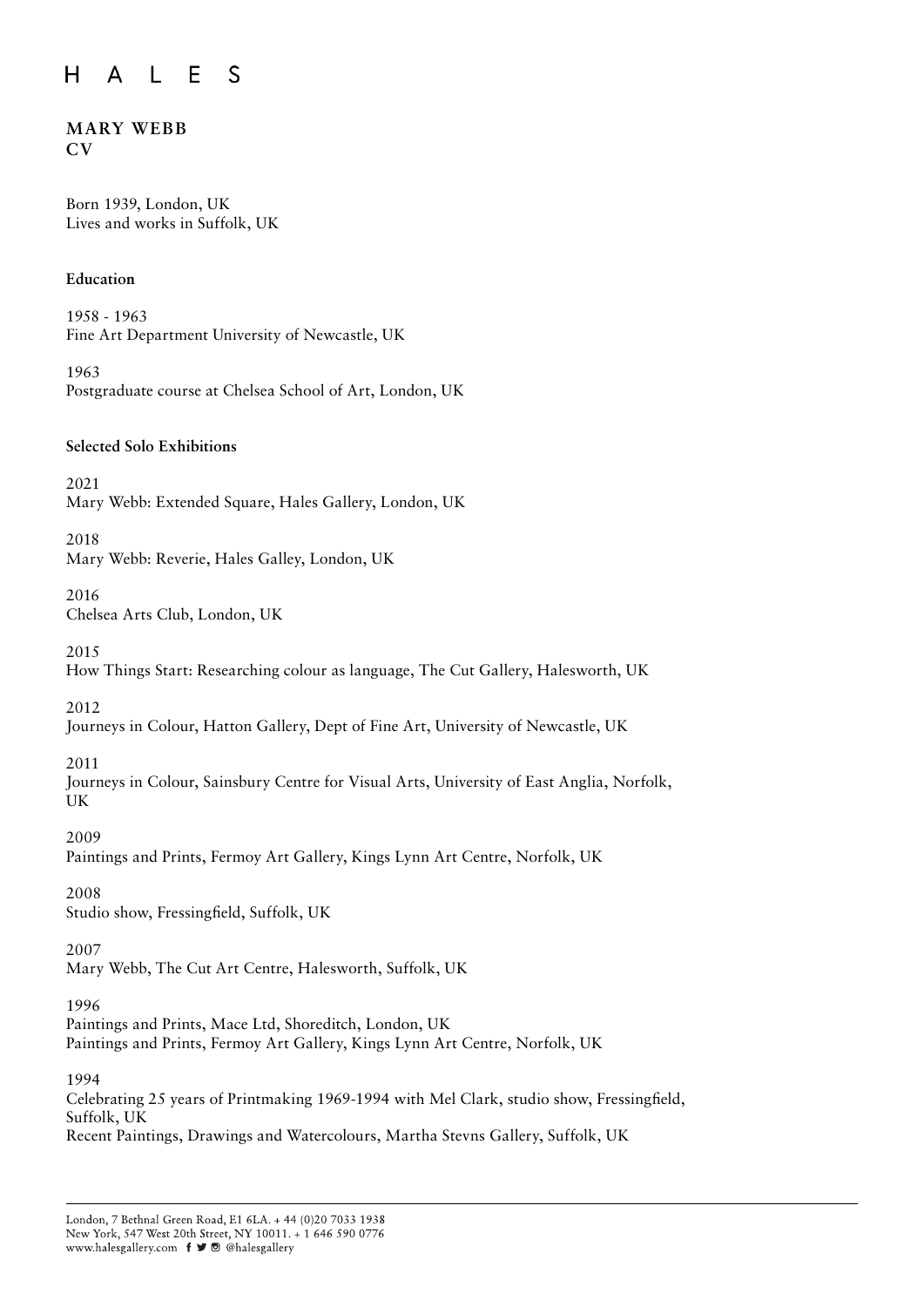# HALES

# 1990

Work from the Eighties, studio Show, Fressingfield, Suffolk, UK

1985 Templeton College, Oxford, UK

# 1984

Staithe Gallery, Wells-next-the-Sea, Norfolk, UK Paintings, Collage and Prints, The Showroom, Bethnal Green, London, UK

1982 Gallery 49, Norwich, UK

1977 Heffers Gallery, Cambridge, UK

# 1976

Recent Paintings, studio Show, Fressingfield, Suffolk, UK Christs College, Cambridge, UK Paintings, Drawings and Prints, Norwich School of Art Gallery, UK

# **Selected Group Exhibitions**

# 2021

Royal Academy Summer Exhibition, London, UK Rhythm and Geometry: Constructivist art in Britain since 1951, Sainsbury Centre for Visual Arts, Norwich, UK To Situations New, Lamb Arts, London, UK

# 2020

Site, Hales Gallery, New York, NY, USA Received Wisdom – An Arts Council Collection National Partners Programme Exhibition, Sunderland Museum & Winter Gardens, UK

# 2018

Visible Women - Norwich Castle Museum, Norwich, UK

# 2017

Seeing Through Drawing - A Celebration of John Berger, Mandells Gallery, Norwich, UK Small is Beautiful Exhibition, Flowers Gallery, Cork Street, London, UK

2016

Small is Beautiful Exhibition, Flowers Gallery. Cork Street, London, UK Selected by Sacha Craddock for The Discerning Eye,The Mall Galleries, London, UK

# 2015

Small is Beautiful Exhibition, Flowers Gallery, Cork Street, London, UK Contemporary British Abstract Painting, SEContainer Gallery, Greenwich, London, UK

# 2014

Contemporary British Painting, St. Marylebone Church, London, UK Small is Beautiful XXX1 - Who is afraid of Red Yellow and Blue? Flowers Gallery, London,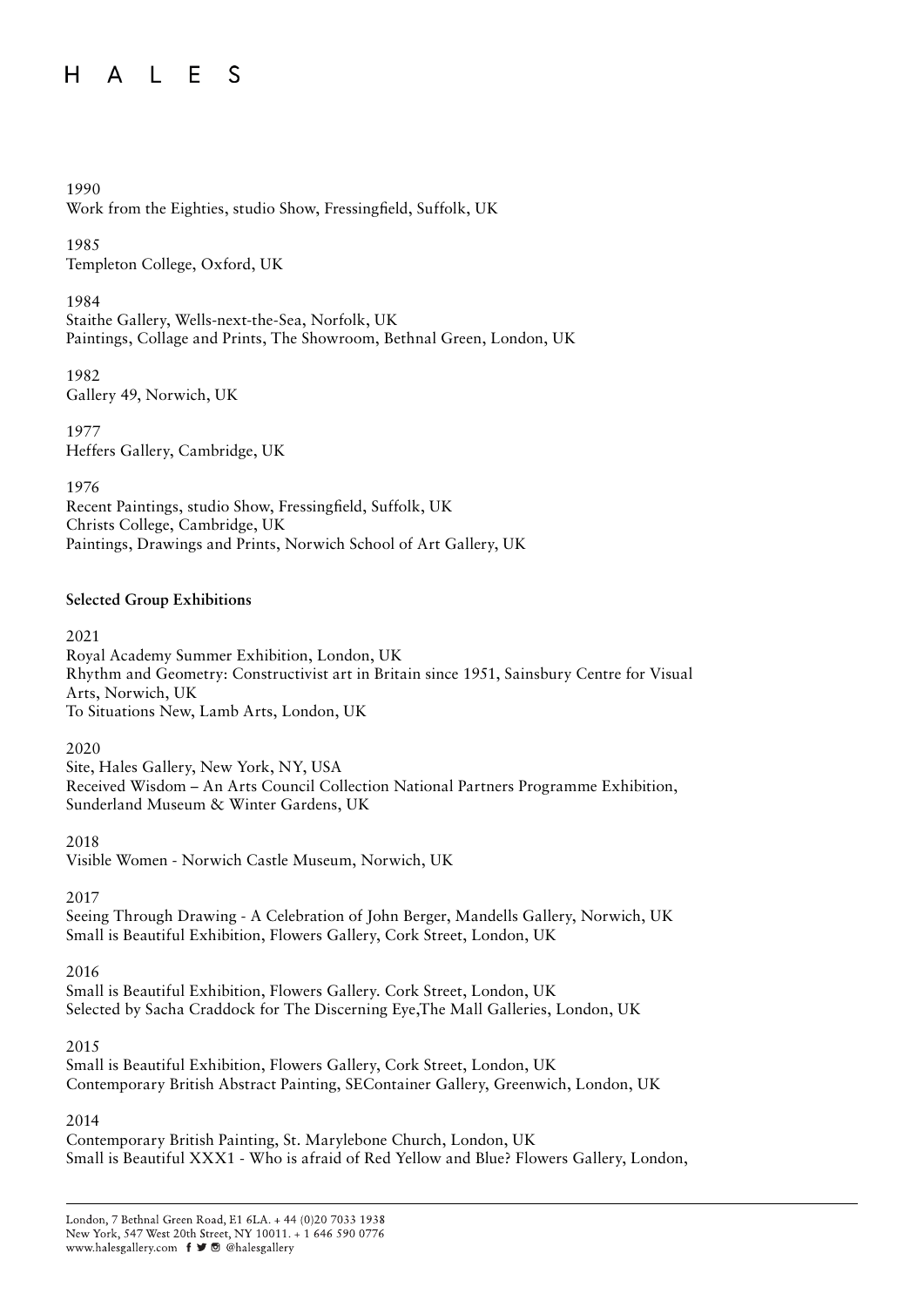#### $H$ A L E S

# UK

East Anglian Painters, Marylebone Crypt, London, UK

# 2013

2Q13 Women Collectors, Women Artists, Lloyds Club, London, UK East Contemporary Art: A Collection of 21st Century Practise, University Campus Suffolk, Ipswich, UK

# 2012

Royal Academy Summer Show, London, UK

# 2009

Northern Print Biennale, Hatton Gallery, University of Newcastle, UK

# 2008

East, Kings Lynn Art Centre, Norfolk, UK Constructed: 40 Years of the UEA Collection, Sainsbury Centre for Visual Arts, University of East Anglia, Norfolk, UK

# 2007

Royal Academy Summer Exhibition, London, UK Mixed selected shows, New Ashgate Gallery, Farnham, Surrey, UK Mixed selected shows, Elm Hill Contemporary Art, Norwich, UK

# 2005

Royal Academy Summer Exhibition, London, UK

2004 Royal Academy Summer Exhibition, London, UK

2003

Royal Academy Summer Exhibition, London, UK

# 2002

Royal Academy Summer Exhibition, London, UK Five Abstract Printmakers, Flowers East, London, UK Gallery of Modern Art, Barmouth Road, London, UK Art Futures, Contemporary Art Society Market, London, UK Mixed selected shows, Elm Hill Contemporary Art, Norwich, UK

# 2001

Royal Academy Summer Exhibition, London, UK Mixed selected shows, Elm Hill Contemporary Art, Norwich, UK

# 2000

Mixed selected shows, Elm Hill Contemporary Art, Norwich, UK Gallery of Modern Art, Barmouth Road, London, UK Drawings for All, Gainsborough House, Sudbury, Suffolk, UK

# 1999

Art Futures, Contemporary Art Society Market, London, UK

# 1998

Gallery of Modern Art, Barmouth Road, London, UK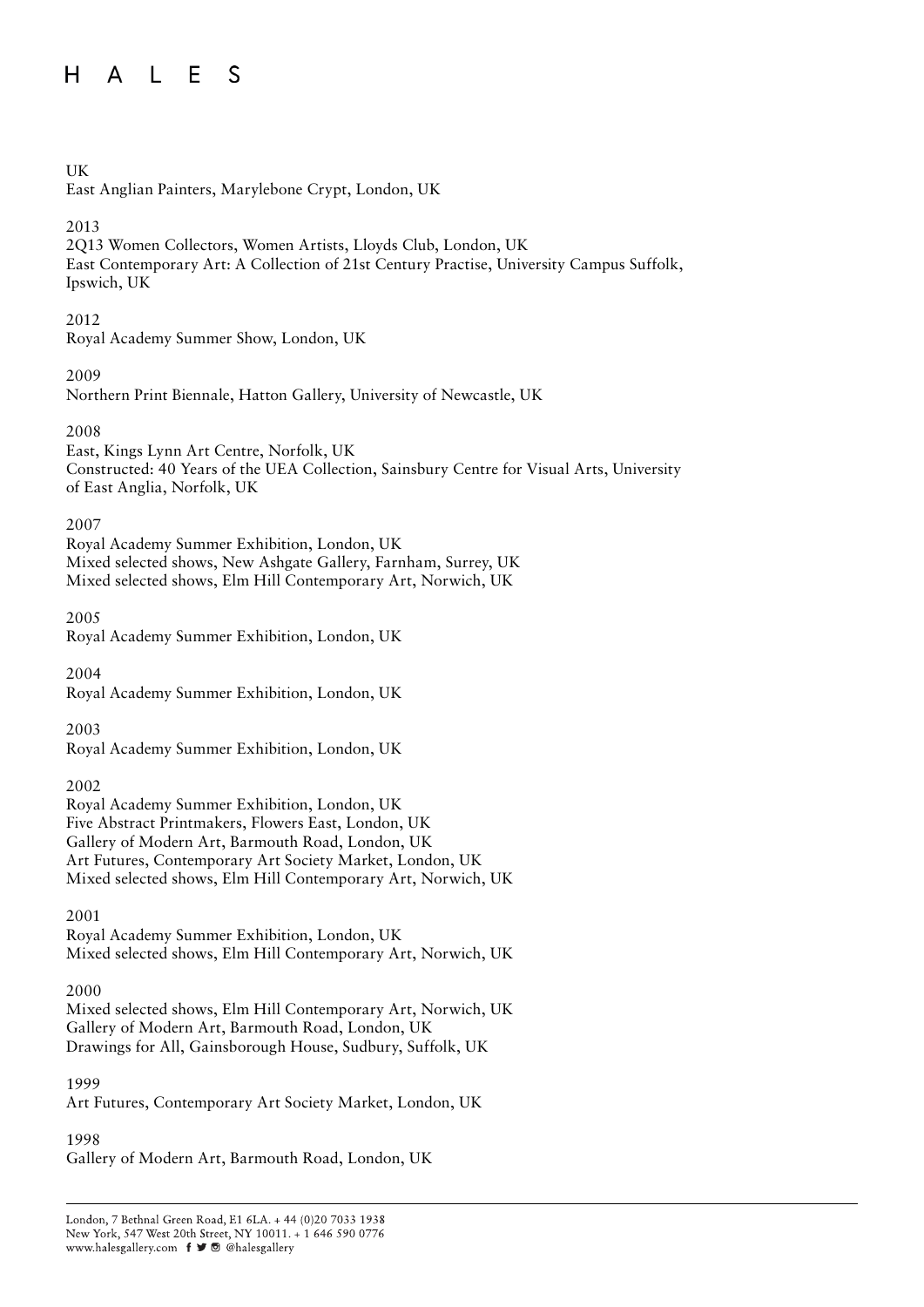#### $H$ A L E S

### 1995

Kettles Yard Open, Cambridge, UK

1994/96 Flowers East Print Show, London, UK

### 1992

Realism to Abstraction, Bury St Edmunds Art Gallery, Suffolk, UK From Geometry to Gesture, Figure Eight Gallery, London, UK

#### 1991

Selected by Tim Hilton for the Discerning Eye Exhibition, Mall Galleries, London, UK

# 1990/91 Royal Academy Summer Exhibition, London, UK

# 1989

Colour and Construction, Wingfield College, Suffolk, UK

# 1986/90

Drawings for All, Gainsborough House, Sudbury, Suffolk, UK

# 1981 Bury St Edmunds Art Gallery, Suffolk, UK

1974 John Moores Liverpool Exhibition, Liverpool, UK Summer Show 2, Serpentine Gallery, London, UK

# 1971

Proposition Pour un jeune Collectioner, Gallery Regency, Paris, France

# 1970

Northern Arts Association Print Exhibition, Middlesborough, UK Salon International de la Femme, Nice, France Galerie Varenne, Paris, France

1969 Galerie Varenne, Paris, France

1969 Five Norwich Artists, University of East Anglia, Norwich, UK

# **Awards**

2004 Arts Council Award for travel and research in Italy

# 1997

Eastern Arts Award for travel and research in Portugal